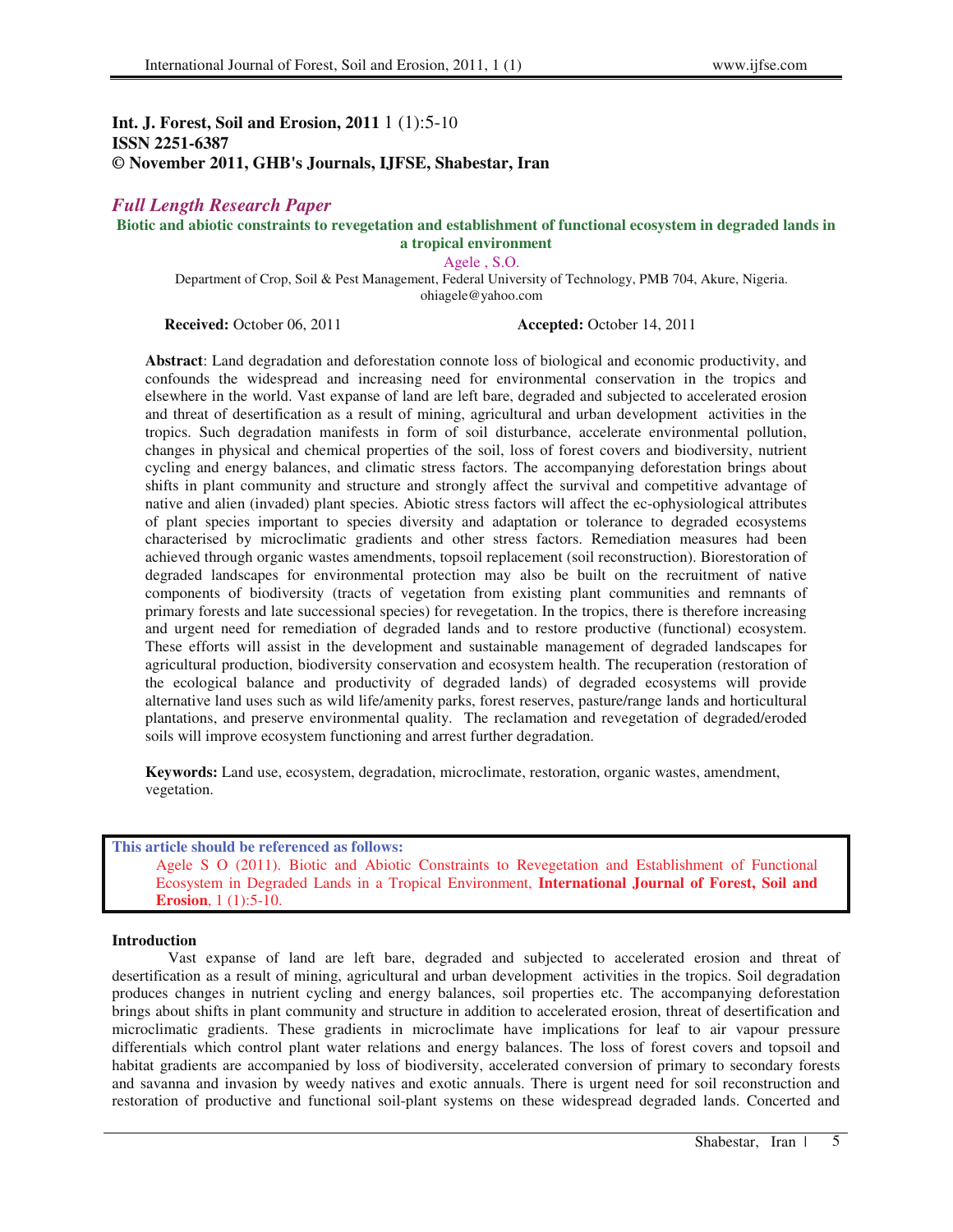urgent efforts must be geared towards reclamation and restoration of functional and productive soil-plant systems on these degraded sites. The recuperation of these degraded ecosystems will provide alternative land uses such as wild life/amenity parks, pasture/range lands and horticultural plantations. Sustainable land use options and restoration/rehabilitation of these degraded ecosystems will control erosion, halt further degradation and preserve environmental quality. Unsustainable land use practices accelerate environmental pollution, produce physical and chemical soil degradation, loss of forest covers and biodiversity and microclimatic gradients. Solid mineral mining (exploitation) is important to the economy of many developing countries. In Nigeria for example, there had been increased interest in the exploitation of these resources and hence the widespread and increasing numbers of open cast mines of solid minerals (limestone, granite, iron ore, gemstones etc) leaving behind vast expanse of bare and degraded land (>10 hectares per mine; Ministry of Environment, Abuja, Nigeria) at close of mining operation. For example, extensive mining activities are carried out in the Okpela, Itape and Ajaokuta belt in the rainforest zone of Nigeria. The resultant mine spoils pollute the land, degrade the soil and in addition, the vein outcrops of minerals present toxic and stressful growing environment to plants. Mine lands left bare and degraded are further exposed to erosion and threat of desertification. Land degradation produce disturbances in ecosystem function and drastic changes in soil quality and shifts in plant community and structure in addition to microclimatic gradients. Land degradation confounds the widespread and increasing need for soil and environmental conservation in the tropics. The degraded lands/ecosystems present different habitats and change in the structure of vegetation such as edge of gallery forest with shade plants, shrubs, savanna ecotypes, rock outcrops and open minespoils. These habitats are non-supportive of plant growth. The gradients in microclimate may manifest as variable and high irradiance, soil water deficits, high temperatures and vapour pressure deficits, variable substratum depths and toxic levels of some minerals (Abrol and Nararyana, 1990). The microclimatic and stress factors of degraded habitats strongly affect the survival and competitive advantage of native and alien (invaded) plant species. Consequently, plant species with high tolerance of such elements are at a competitive advantage during initial colonisation and subsequent establishment. In other circumstances, soil surface is scrapped coupled with huge deposition of minespoils producing increased soil bulk density and conditions inhibitory to root penetration. High soil strength resists root growth, compact pores inhibits aeration and reduced hydraulic conductivity. Compaction decreases total porosity and pore volume and shifts in pore size distribution towards smaller sized pores (Felton, 1995). Diversity of species involved in the colonization of these habitats must tolerate the prevailing harsh growing conditions. Ecosystem and soil disturbance may affect the stability of soil functional processes, facilitates rapid conversion of tropical rainforests from primary to secondary forests and savanna and invasion of weedy natives and exotic plants. The change in vegetation may affect the rates of C and N cycling, ecosystem productivity, microbial community and structure and soil functional processes. There is therefore great need to protect/conserve tracts of vegetation (remnants of primary forests and late successional species). Thus the recruitment of these native components of biodiversity will reduce initial and maintenance costs of reclamation process thereby promoting the feasibility of restoring vegetation by using species important in the existing plant communities. The diversity among colonising species and ecophysiological strategies underlying species adaptations/tolerance to these stress factors need be evaluated. Information is also required on mineral uptake and its growth regulator status within plants growing under these conditions and the effects of these elements on the ultimate health of plants.

#### **Materials and Methods**  *Experiment One*

The effects of soil incorporation of some organic wastes on the establishment and growth of grasses were studied on degraded/eroded site in Akure, humid southern Nigeria. The experimental site was an uncontaminated urban clearance characterized by varying degrees of erosion, compaction and excavation (scrapping) of surface (top) layers of soil. This degradation processes produced soil containing excavated materials, decomposing brick wastes/concrete slabs, subsoil overlying hard coarse rubble of varying top soil thickness. The severity of erosion/degradation was classified using top soil thickness and other profile characteristics (Kaihura *et al.*, 1996). One hectare of land area was selected, divided into 5-m grids and a profile (60 x 60 cm) was dug at each grid point to a depth of 60 cm. Soil properties were used to define top soil thickness (TST) and ranges of TST established were used to define different erosion classes. This technique was based on paired comparisons between selected eroded phases within the site. Established erosion classes were therefore slight/none (A), moderate (B) and severe (C), the least (non-eroded) class had the highest TST. The slope and landscape effects between erosion phases were reduced by locating comparable plots on same landscape position with similar slope characteristics. Soil samples were collected from the respective established erosion classes, air dried, and ground, passed through a 2mm sieve. The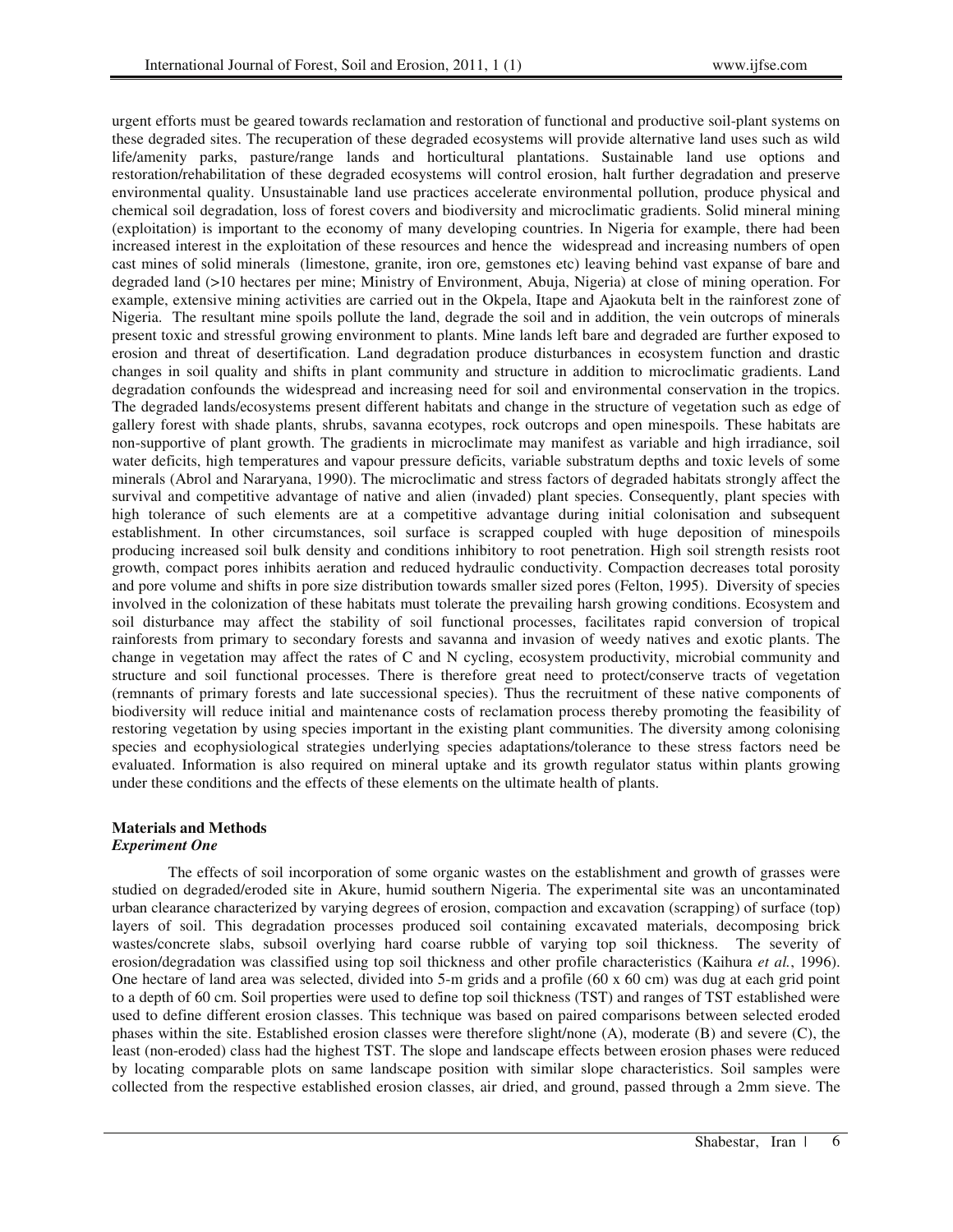samples were analysed for some physical and chemical properties using standard procedures. Treatments and data collection. On the surface of erosion classes A, B and C, was an application of zero, 10cm and 20 cm layers of substrate samples collected respectively from old (abandoned) municipal refuse dump, site affected by long-term surface disposal of poultry litter and top soil under fallow vegetation. In addition, there was application of 200 kg/ha NPK fertilizer on the erosion classes. The treatments were laid out using randomized complete block design with four replications. A mixture of native grass species (*Axenopus compresus, Cynodon dactledon* and *Elusine indica*) selected from the existing plant communities were established in May, 1999 from seeds which were collected locally. Biomass harvests were made in October, 1999 and June 2000. N uptake and concentration in plant tissue and the dynamics of total N and  $NO<sub>3</sub>-N$  in soil were determined from replicate plant/soil samples collected from the different treatments.

# *Experiment Two*

Vegetation survey was carried out to identify changes in plant community, structure composition and dominance (diversity) of species (physiotypes) which colonies' the different sites along the transects of abandoned/degraded open cast minelands in some part of humid southern Nigeria. Some soil and climatic variables (substrate composition from mine spoil cover, rock outcrops and undisturbed/native soil was assessed. The vegetation (species diversity, composition and dominance) was assessed from 100  $m<sup>2</sup>$  transects including adjacent undisturbed soil (non-degraded) on top and floor of quarry using 3 x 3 m plots/quadrants (Shankar Raman *et al.*, 1998). The structure of the vegetation is characterised by the growth and establishment of natives (remnants of primary forest species and colonizers/the weedy natives) and invasion by weedy aliens. This was assessed through the examination of species composition and density through the identification of most important member of each component species. Shifts in plant community/structure due to open cast mining activities reflected in the different fractions of richness constituted by natives (remnants of primary forest species) and invasion by weedy aliens. The composition of different species in the vegetation presumably through invasion by colonizers (the weedy natives) and exotic species of grasses (annual/perennial graminoids), shrubs/herbs (broad leaved plants) and remnants of primary forests was examined through the identification of numbers of each component species in the sampled quadrant. Complicating factors affecting plant success such as water and nutrient stress, soil physicochemical status was assessed by detailed sampling and analysis of the growth substrate (soil). Soil physicochemical properties namely infiltration rate (double ring infitrometer), bulk density (core samples), substratum depth (soil profile characteristics) and soil temperature were measured. Mineral elements concentrations in soil and plant uptake and accumulation (Na, N, P, K, Ca, Mg, Zn, Cd, Bo, Cu and Fe) were determined using atomic absorption and photospectrometric devices.

# **Results and Discussion**

The agronomic benefits of organic waste incorporation stemmed from improved soil properties in surface horizon and contents of essential nutrients supportive of the establishment and development of plant cover. Nutrient supply is related to soil organic matter status, organic wastes are therefore important to the reconstruction of effective nutrient cycling and the eventual functional soil-plant system on this degraded ecosystem. The goals of revegetation efforts are to improve soil and plant productivity, plant diversity, conservation of native grasslands and aesthetic. In this study, fast recovery of the established/replanted native grass species was attained, thus promoting the feasibility of using species important in the existing plant communities in the restoration of vegetation and soil productivity on degraded lands. Methodological detailed survey and assessment of soil properties supported association of TST with severity of soil degradation. Degradation manifested in decreased TST and induced adverse changes in soil properties, but organic amendments improved soil CEC, total N and organic matter contents and enhanced plant performance. Previous work has demonstrated the agronomic benefits of soil incorporation of organic wastes for the revegetation of degraded soils (Wong and Wong, 1989, Chu and Bradshaw, 1996, Agele, 2007).

In this study, surface application of topsoil, municipal waste and NPK fertilizer created artificial topsoil layer and/or overcome structural and nutrient stresses in the surface horizon and provided a store of nutrients (organic matter) which through mineralisation released nutrients slowly to the nutrient pool and become available for plant uptake. The materials tested in this study are valuable resources while their use in this form will reduce the need for disposal in landfill. Nevertheless, there is high potential health impacts of biological reutilisation of organic wastes particularly unsorted municipal refuse in terms of the degree to which this material may not meet national or state requirements for toxic elements. The potential health impacts will depend on the nature of the refuse input and care taken in the analysis of inputs, sorting and exclusion of hazardous materials before incineration/composting and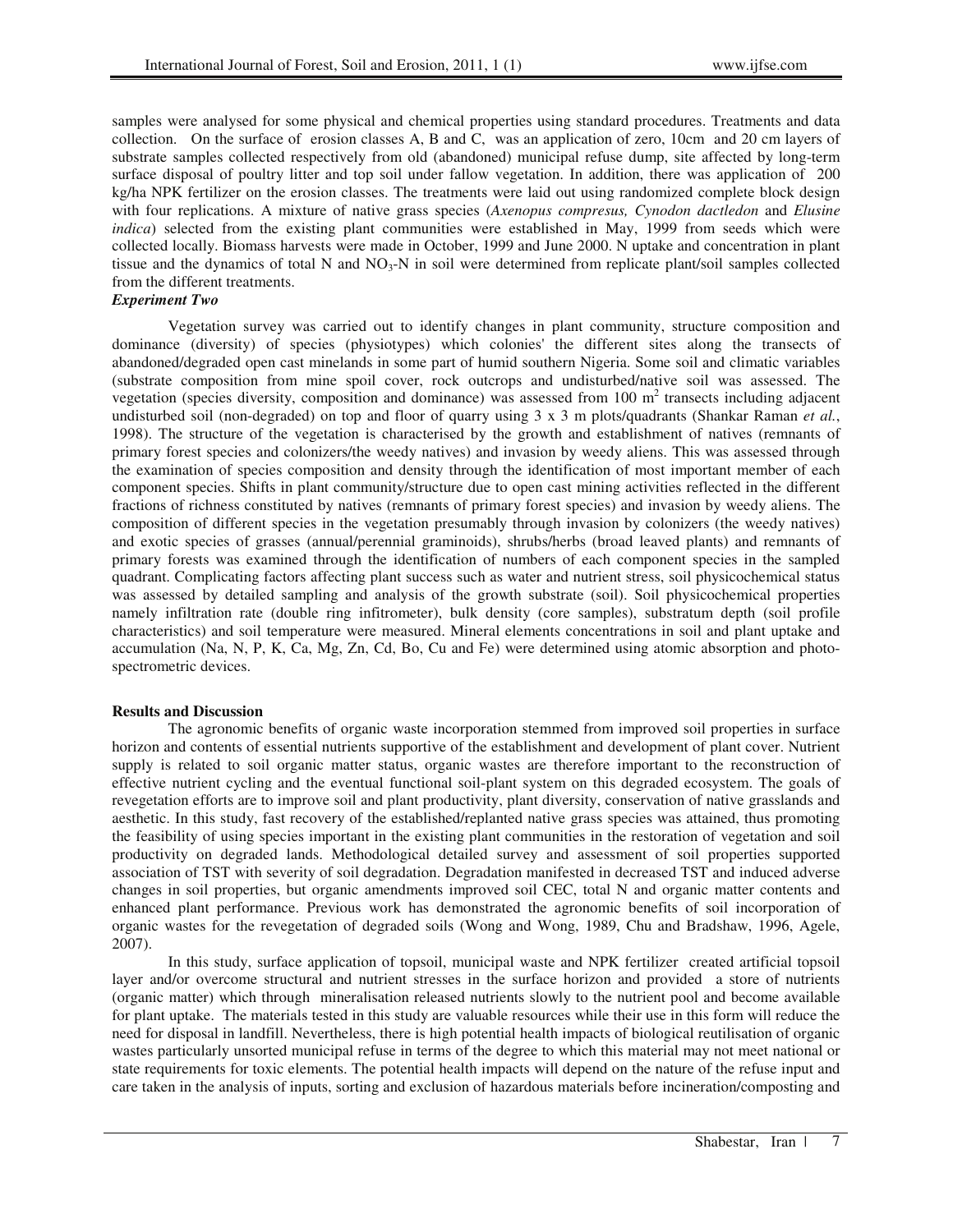disposal to landfill sites or reuse in the restoration of the productivity of degraded ecosystems. With respect to ultimate ecosystem health, the examination of the contents of organic wastes and amended soil for phytotoxicity effects, nutrient uptake and concentrations in plant tissue and on soil quality parameters is strongly recommended.

The results show that there were changes in plant community, structure composition and dominance (diversity) of species (physiotypes) which colonise the different sites along the transects of abandoned/degraded open cast minelands in some part of humid southern Nigeria. The soil and climatic variables examined (substrate composition from mine spoil cover, rock outcrops and undisturbed/native soil) also established the fact that toxic elements and resultant mine spoils could affect the ultimate health of the species in the plant community. The chemical analysis of the mineral composition of plants and the soil substrate could therefore indicate that plant success is related to nutrient uptake or deficiency or the presence of toxic elements. The assessment of the processes of vegetation succession (revegetation dynamics) showed the recovery of the structural attributes of vegetation in relation to the time elapse since abandonment (5,10 over 20 years after abandonment). The recovery of each component of the vegetation (plant community) may be related to sources of propagules and life histories of species. Slower recovery of native species compared to the aggressive weeds/exotics was observed. The most important plant species identified were: tree species (remnants of primary forests; shrubs/herbs; broad leafed plants) *Albizia zygia, Ficus exsperat, Terminalia superba, Ceiba petandra.* Others are weedy (annuals/perennials; herbaceous species and grasses) either natives or exotic colonisers. *Chromalaena odorata, Elephant grass, Cynodon spp., Imperata cylindrical,* Mexican sunflower (*Titiana* spp.).The observed remnants of primary forests (shrubs/herbs; broad leafed plants) were dominated mainly by tree species such as *Albizia zygia, Ficus exsperat, Terminalia superba, Ceiba petandra.* The observed changes in the species composition in the vegetation is attributable to invasion by colonizers (the weedy natives) and exotic species of grasses (annual/perennial graminoids).

|                                 | Erosion/Degradation classes |           |             |           |  |
|---------------------------------|-----------------------------|-----------|-------------|-----------|--|
|                                 | Severe                      | Moderate  | Slight/none | <b>SE</b> |  |
| Topsoil thickness ranges (cm)   | $10 - 15$                   | $16 - 25$ | $27 - 45$   |           |  |
| Average depth (cm)              | 13.3                        | 20.5      | 32.2        | 2.62      |  |
| Sand $(\%)$                     | 55                          | 50        | 43          | 3.47      |  |
| Silt $(\%)$                     | 11                          | 15        | 21          | 3.11      |  |
| Clay $(\% )$                    | 39                          | 33        | 26          | 4.23      |  |
| Bulk density $(Mg.dm^{-3})$     | 1.45                        | 1.32      | 1.16        | 0.06      |  |
| Field capacity moisture $(\%)$  | 14.2                        | 17.4.     | 22.5        | 1.47      |  |
| 1500kPa moisture $(\%)$         | 6.3                         | 7.5       | 9.6         | 0.09      |  |
| Available water content         | 7.9                         | 9.9       | 12.9        | 1.03      |  |
| Infiltration rate $(cm.h^{-1})$ | 32.2                        | 30.3      | 28.8        | 0.39      |  |

**Table 1 Physical properties of surface soil of the degraded urban site amended with organic waste materials.** 

The microclimatic gradients and other stress factors affect plant performance; the consequent environmental perturbations resulted in varying degrees of stability of soil functional processes. Ecosystem disturbances affect soil resources (pH, CEC, organic matter, N, P, K, Ca, Mg) and vegetation structure and richness. Changes in plant community, structure or richness and soil resources are therefore possible indicators of ecosystem disturbance. These degraded sites are characterised by different habitats, for example, edge of forest gallery, open minespoils and rock out crops. The accompanied microclimatic factors are high irradiance (1000 -1200 mol/m<sup>2</sup>/s) with day time light doses typical of these sites are PPFD <  $33.5 \text{ mol/m}^2/\text{s}$  (400-700 nm), high temperatures (between  $29 - 43$  °C), wet to dry season transitions, extreme soil moisture deficits, leaf to air water vapour pressure differences (VPD) and high concentrations of mineral nutrients and variable substratum depths. Soil surface is scrapped coupled with huge deposition of minespoils produce increased soil bulk density and conditions inhibitory to root penetration. High soil strength resists root growth, compact soil pores inhibits aeration and reduced hydraulic conductivity. Compaction decreases total porosity and pore volume and shifts in pore size distribution towards smaller sized pores (Felton, 1995). Soil disturbance due to open cast mining activities affect the stability of soil functional processes; it facilitates rapid conversion of tropical rainforests from primary to secondary forests and savanna and invasion of weedy natives and exotic plants. The change in vegetation affects the rates of C and N cycling, ecosystem productivity, microbial community and structure/soil functional processes (Kanamori and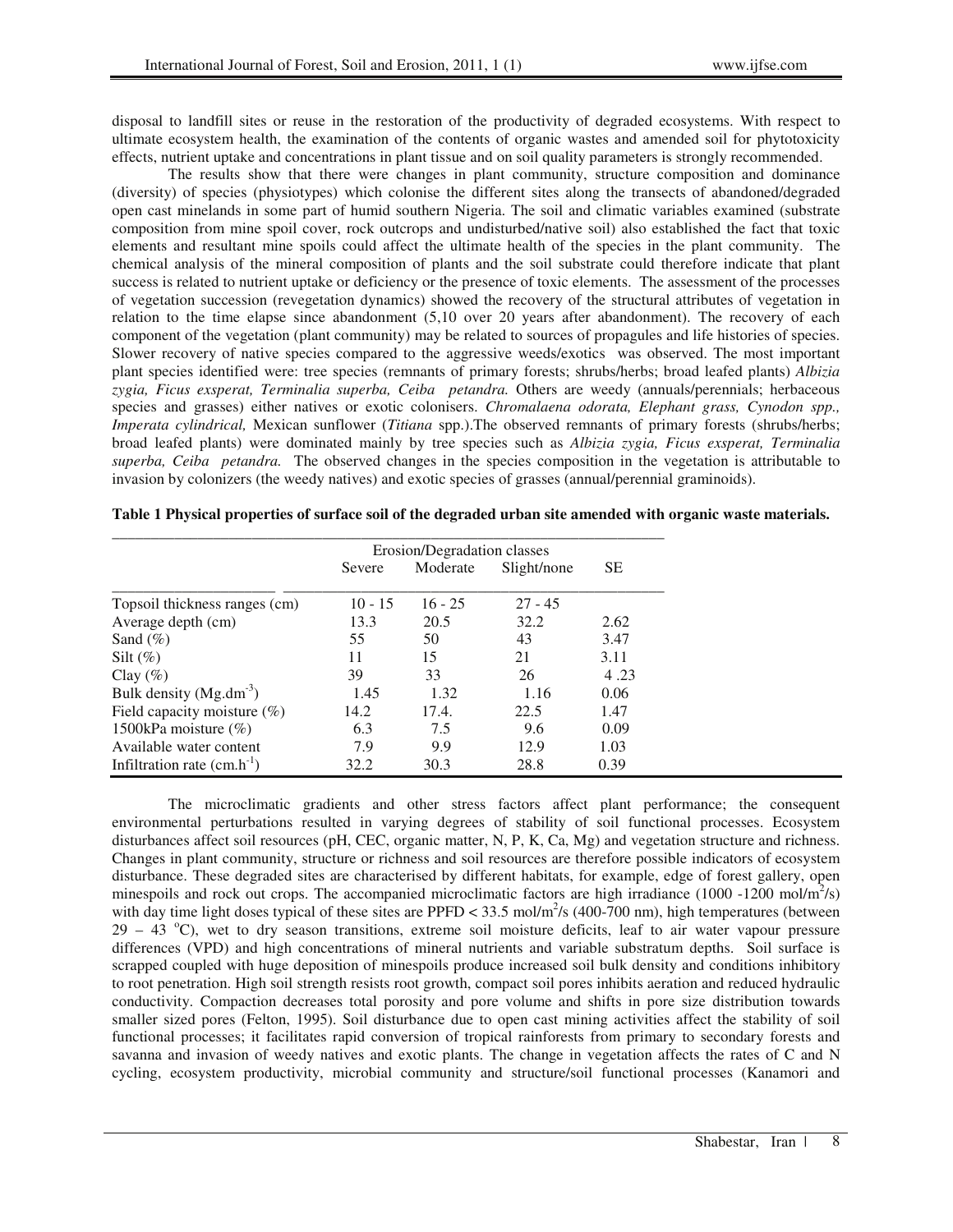Yasuda, 1979). Consequently, plant species with high tolerance of such degradation are at a competitive advantage during initial colonisation and subsequent establishment.

| Table 2 Chemical properties of surface soil of the degraded urban site amended with organic waste materials. |  |
|--------------------------------------------------------------------------------------------------------------|--|
|--------------------------------------------------------------------------------------------------------------|--|

| Erosion/Degradation<br>Phase | PH.<br>(water) | Organic<br>carbon | N     | Total Bray 1<br>P   | Cation exchange<br><b>CEC</b> |
|------------------------------|----------------|-------------------|-------|---------------------|-------------------------------|
|                              | (%)            | (%)               |       | $(mg/kg)$ $(mg/kg)$ | (cmol/kg soil)                |
| Severe                       | 5.9            | 2.2               | 0.17  | 8.8                 | 22.4                          |
| Moderate                     | 6.2            | 2.4               | 0.24  | 10.2                | 25.3                          |
| Slight/None                  | 7.1            | 2.7               | 0.22. | 11.5                | 29.3                          |

**Table 3 Grass biomass yield and chemical properties of surface soil of the degraded urban site amended with organic waste materials (Mean values across all classes of erosion/degradation)** 

| <b>Biomass</b>                 | $NO_3-N (g/g)$ |     |     |    |      | Mineral N concentration $(g/g)$ |    |    |    |    |     |         |
|--------------------------------|----------------|-----|-----|----|------|---------------------------------|----|----|----|----|-----|---------|
| Amendments (Kg/ha) (Kg/ha)     |                |     | 6   | 9  | 12   | 15 (WAP) 3                      |    | 6  | 9  | 12 |     | 15 WAP) |
| Unamended (control) 1617; 1158 |                |     |     |    |      |                                 |    |    |    |    |     |         |
| Mineral fertilizer             | 3283; 2269     |     |     |    |      |                                 |    |    |    |    |     |         |
| Municipal waste                | 4179; 3548     | 113 | 96  | 65 | - 73 | 81                              |    | 74 | 38 | 63 | .57 |         |
| Topsoil                        | 3905; 3157     | 32. | 26  | 17 | 25   | 22                              | 17 | 21 | 9  | 13 | 15  |         |
| Poultry manure                 | 5236: 3953     | 125 | 103 | 81 | 94   | 102                             |    | 93 | 68 | 86 | 72  |         |

\*WAP - weeks after planting

|  | Table 4 Physical properties of surface soil samples from abandoned minespoil |  |
|--|------------------------------------------------------------------------------|--|
|  |                                                                              |  |

| Sand $(\%)$                 | 55   |
|-----------------------------|------|
| Silt $(\%)$                 | 11   |
| Clay $(\%)$                 | 39   |
| Bulk density (Mg.dm-3)      | 1.84 |
| Field capacity moisture (%) | 14.2 |
| 1500kPa moisture $(\%)$     | 6.3  |
| Available water content     | 4.9  |
| Infiltration rate (cm.h-1)  | 13.3 |

Adaptation of plant species to new environments is a major evolutionary phenomenon as plants species involved in primary colonization of eroded and degraded habitats are vigorous competitors that are able to survive physiologically stressful conditions. Such stresses may include high concentrations of potentially toxic elements associated with mineral vein outcrops, dusts and biogenic gases. The success of any plant therefore depends on both the microclimate and influences of stresses due to toxic concentrations of mineral elements, drought, dusts and biogenic gases (Seaker and Sopper, 1984). The microclimatic and stress factors of degraded habitats strongly affect the survival and competitive advantage of native and alien (invaded) plant species. The understanding of the temporal dynamics of physiological flexibility in the native/exotic species, for example, will be useful in the evaluation of successional changes (diversity/dominance) and reforestation based on selection and use of plant species tolerant/adapted to stress factors inherent in abandoned and degraded habitats. The understanding of the strategies underlying species adaptation/tolerance to the different transects and stress factors in degraded habitats is basic to successional changes and selection of species for reforestation. This information is important to the success of biorestoration and management of functional soil-plant systems on the widespread degraded opencast minelands produced by solid mineral mining activities in Nigeria. It will in addition serve as useful component in the efforts and the feasibility of restoring vegetation on soils containing potentially toxic levels of certain elements and bare/degraded lands as a result of mining activities using species important in the existing plant communities. The